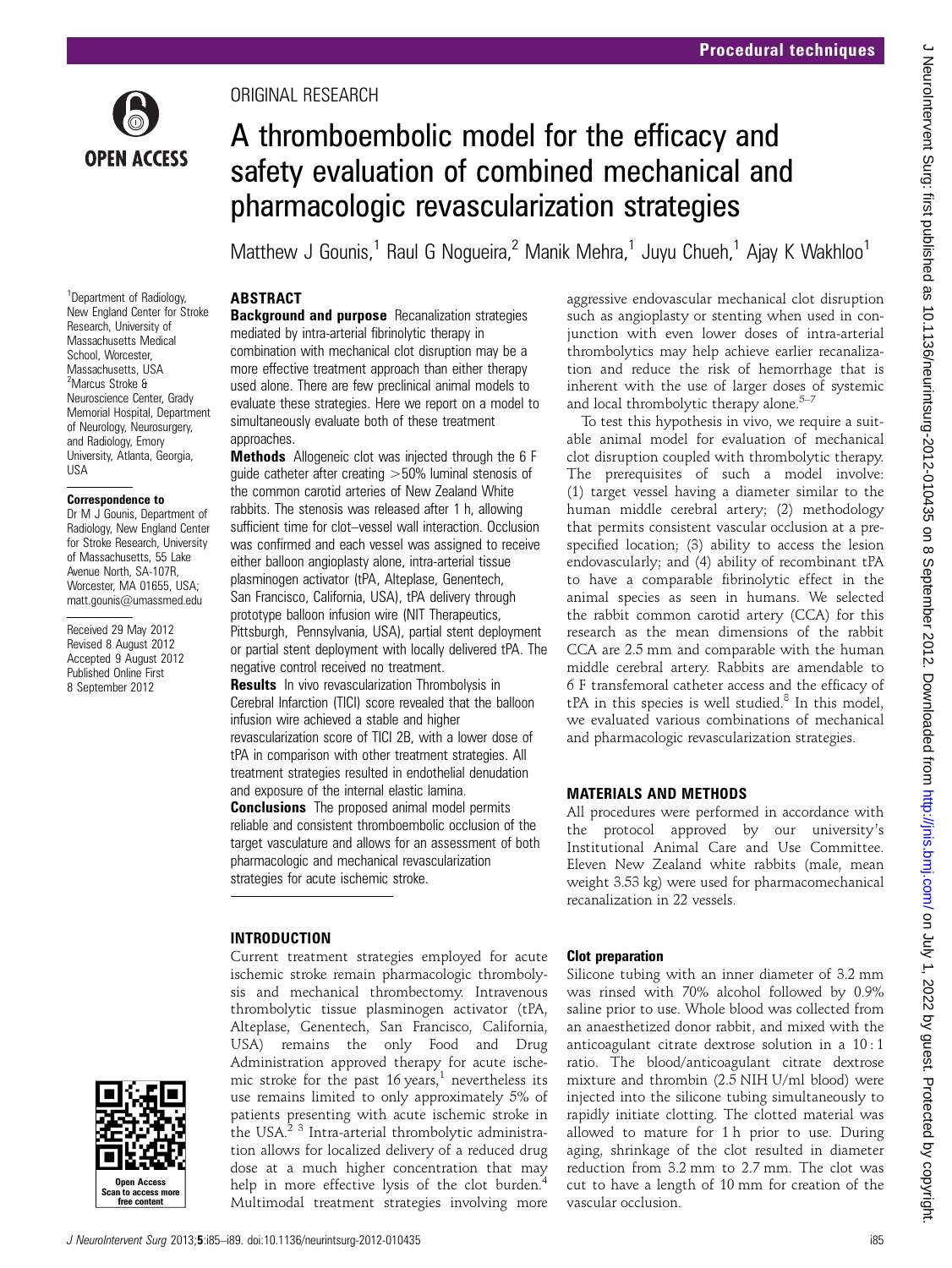## Animal procedure

Anesthesia was induced by an intramuscular injection of ketamine (35 mg/kg), xylazine (5 mg/kg) and glycopyrrolate (0.01 mg/kg), and maintained with mechanical ventilation of oxygen with 1–2% isoflurane. Continuous monitoring of heart rate, respiration, oxygen saturation level (pulse oximetry), end tidal  $CO<sub>2</sub>$  and temperature allowed real time assessment of the physiologic status of the animal.

A 6 F haemostatic introducer was placed into the right femoral artery using a modified Seldinger technique following a cut-down. The introducer was secured in place with the distal aspect of the femoral artery ligated. A 6 F catheter was advanced over the guidewire under x-ray fluoroscopy (Phillips FD20, Best, The Netherlands). Heparin (100 IU/kg) was delivered intravenously. The intervention was done under angiographic guidance.

Both CCAs were exposed through a ventral midline neck incision and a 3-0 silk suture was placed bilaterally to create >50% luminal stenosis 2–3 cm distal to the arterial origin. A clot fragment (2.7 mm diameter and 10 mm length) was injected into each CCA. The clot was delivered with a custom syringe having an enlarged outlet to prevent clot fragmentation and the syringe was connected directly to the catheter. Prior to initiating the study, the clot was injected through the catheter into a Petri dish to ensure that the clot remained intact and preserved its original dimensions. Using this method, we found the maximum diameter of the elastic clot that could be delivered through the catheter without fragmentation was 2.7 mm. After injecting the clot into the CCA, diagnostic angiography was performed to confirm the occlusion. Approximately 1 h post occlusion, allowing sufficient time for vessel lumen–clot interaction, the external sutures inducing the luminal stenosis were released (figure 1). The treatment strategies were evaluated as described in the section below.

The ability of the treatment modality to revascularize the vessel was evaluated at the end of the procedure by assigning a Thrombolysis in Cerebral Infarction (TICI) score based on the final vessel angiogram.<sup>9</sup>

## Revascularization strategies evaluated

Treatment strategies evaluated were either purely mechanical, purely pharmacologic thrombolysis or a combination of the two treatment strategies.

Purely mechanical treatment was evaluated using a compliant Hyperglide 4×20 mm balloon (eV3 Neurovascular Inc, Irvine, California, USA, n=3). Purely pharmacologic thrombolysis (n=4) was evaluated by selective intra-arterial tPA delivery at the occlusion site.

A novel treatment evaluated was the balloon infusion wire (NeuroInterventional Therapeutics Inc, Pittsburgh, Pennsylvania, USA, n=3), an investigational device which consists of a wire body and a distal balloon. The balloon is inflated by injecting the diagnostic or therapeutic fluid agent which then weeps through the balloon orifices and thus can be used to evaluate combined mechanical and pharmacologic tPA medicated thrombolytic approaches.

Partial stent deployment entailed the temporary unconstraining of the self-expanding closed cell design stent (Enterprize VRD; 4.5 mm×37 mm Codman and Shurtleff, Raynham, Massachusetts, USA, n=5) within the clot to create a temporary bypass for 5 min to test the hypothesis that temporary flow restoration and clot maceration against the vessel wall may result in autolysis.

A further evaluation of the effect of partial stent deployment coupled with site directed intra-arterial tPA was also made (n=2) to evaluate whether mechanically exposing a larger surface area of the clot to tPA results in a more expedited revascularization. The control group  $(n=4)$  consisted of the vessel with a confirmed occlusion but received no treatment.

## Animal sacrifice and tissue harvest

At the end of the procedure the animals were injected with 500 IU/kg of heparin. Following euthanasia by injecting sodium pentobarbital (150 mg/kg), normal saline was perfused through the ascending aorta via a catheter until the effluent from the external jugular vein ran clear. This was followed by perfusion fixation using 4% paraformaldehyde. Both CCAs were carefully harvested. The segment of the vessel that received treatment was identified by carefully matching with the angiography.

## Histological analysis

The segment was further divided into a proximal segment which was assigned for histology assessment and processed to obtain 5–7 μm paraffin sections and stained with hematoxylin– eosin. The sections were imaged at  $10\times$  and  $20\times$  magnification with an Olympus AX-70 microscope (Olympus America, Center Valley, Pennsylvania, USA).

### Scanning electron microscopy

The distal segment was immersion fixed overnight in 2.5% glutaraldehyde, washed in phosphate buffered saline and

#### Figure 1 Rabbit thromboembolic occlusion model. (A) Angiogram

depicting the bilateral stenosis of the common carotid artery prior to clot injection (arrows). (B) Digital subtraction angiography (DSA) post clot injection (arrow) reveals an occlusion. After allowing 45 min for vessel–clot interaction, the external sutures were released. (C) Post suture removal DSA reveals a stable occlusion and no distal clot migration.

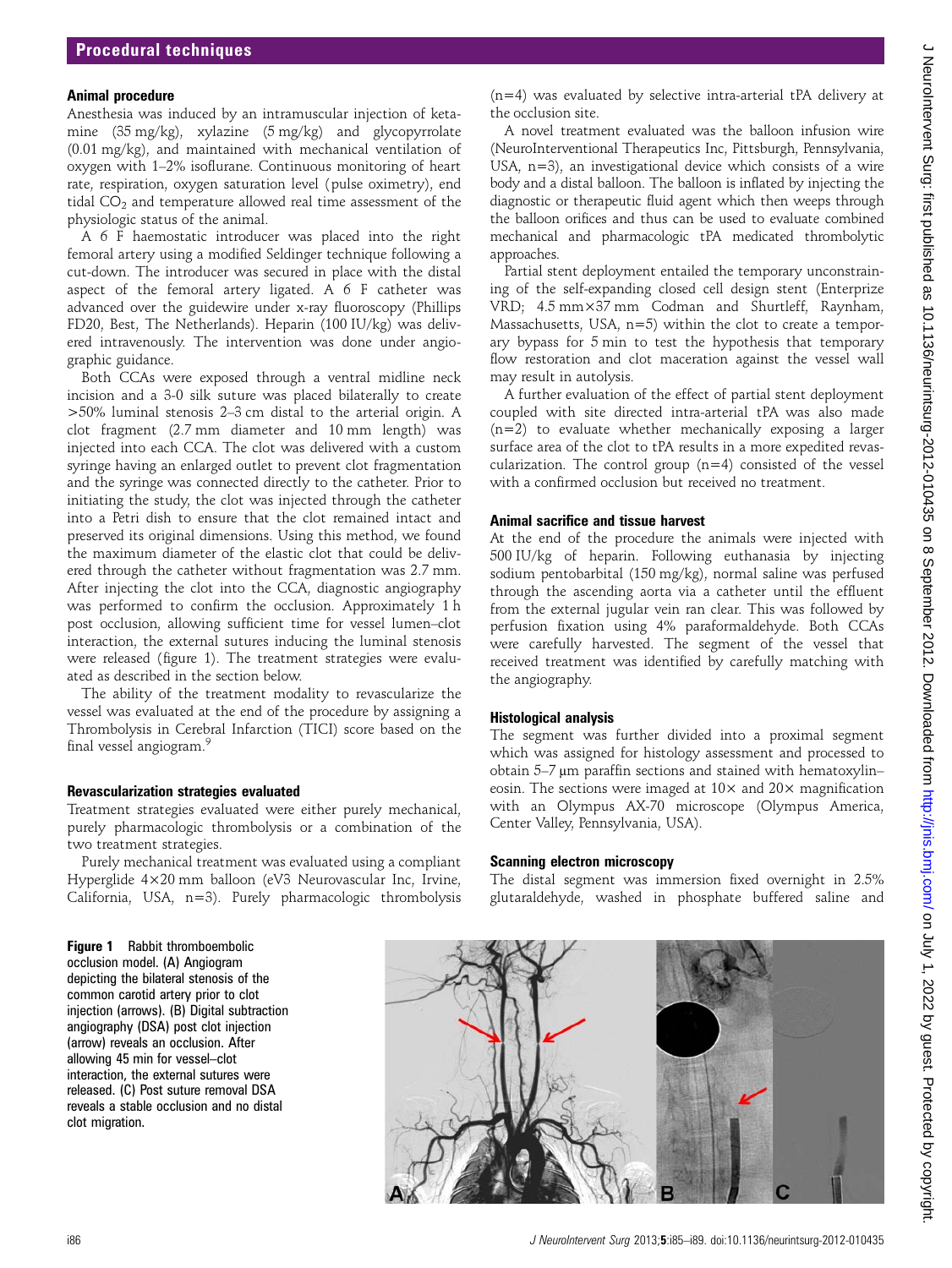dehydrated through a graded series of ethanol concentrations to 100% and then critical point dried in carbon dioxide. The arterial samples were mounted on to aluminum stubs, cut longitudinally to expose the luminal surface, coated with silver conductive paste, sputter coated with gold/palladium and examined with an autoscan scanning electron microscopy (SEM) (ETEC Corp, Hayward, California, USA) at 10 KV accelerating voltage. Serial SEM images were acquired at a magnification of  $500 \times 2500 \times$  and  $5000 \times$  for each half of the longitudinal segment.

## RESULTS

#### Evaluation of treatment efficacy

We successfully created thromboembolic occlusion with TICI 0 flow at the predetermined location within the target vessel. Distal migration of the clot prior to treatment was observed in one case (4.5%). In another case, there was spontaneous revascularization of the control vessel, likely due to the systemic effect of 4 mg tPA delivered to the contralateral artery.

Higher doses of intra-arterial tPA (4 mg) were required when thrombolysis was used alone to achieve recanalization in our animal model. The balloon infusion wire resulted in the most consistent and a higher grade of recanalization (TICI 2B) with 2.75±1.08 mg tPA in comparison with balloon angioplasty, partial stent deployment with and without tPA, or intra-arterial tPA alone. The final revascularization score is presented in table 1 and a summary bar graph representation in figure 2. Representative results of the device efficacy and safety evaluations are presented in figure 3.

## Safety of the treatment strategy

Evaluation of the histology and luminal SEM data revealed that the endovascular damage caused by all treatment modalities was similar, with endothelial cell denudation and exposure of the internal elastic lamina. The damage was confined to the operating area of the device; therefore, in the case of catheter directed tPA, the vessel insult was confined to a small area. Also, in a single case, angioplasty alone resulted in a focal breach of the internal elastic lamina. A phenomenon described as medial acellularity was observed sporadically with balloon angioplasty (figure 4) and during operation of the balloon infusion wire.10 It is described as medial smooth muscle cell death due to balloon mediated arterial hyperdistension. This phenomenon is due to maximal transmission of the tensile stress by balloon inflation to the smooth muscle cells which are firmly attached to the matrix and may result in membrane disruption and cell death.

Table 1 Treatment performed and the final TICI revascularization scores achieved for each arm of the study

| Group | Treatment                              | N | tPA dose (mg)<br>(mean (SD)) | <b>TICI score (median</b><br>(range)) |
|-------|----------------------------------------|---|------------------------------|---------------------------------------|
|       | IA tPA only                            | 4 | 3(1.2)                       | $1(0-2A)$                             |
| 2     | Angioplasty only                       | 3 | N/A                          | $1(0-2B)$                             |
| 3     | <b>Balloon infusion wire</b>           | 3 | 2.75(1.1)                    | 2B (all cases 2B)                     |
| 4     | Partial stent deployment               | 5 | N/A                          | $0(0-2A)$                             |
| 5     | Partial stent deployment<br>and IA tPA | 2 | 3(1.4)                       | 2A (0-2A)                             |
| 6     | Control                                | 4 | N/A                          | $0(0-2B)$                             |

IA, intra-arterial; N/A, not applicable; TICI, Thrombolysis in Cerebral Infarction; tPA, tissue plasminogen activator.



Figure 2 Bar graph representation of treatment efficacy with final Thrombolysis in Cerebral Infarction (TICI) scores post treatment. The dose of tissue plasminogen activator (tPA) administered intra-arterially is noted in the graph bars.

## **DISCUSSION**

A model system to simultaneously evaluate pharmacologic and mechanical strategies has not been described previously in the literature. Porcine extracranial circulation has been used extensively to evaluate mechanical thrombectomy devices.<sup>11</sup> However, the 10-fold resistance of porcine plasminogen to activation by recombinant tPA makes them unsuitable for the evaluation of pharmacologic thrombolysis.<sup>12</sup> <sup>13</sup> Also, the porcine vasculature is overly susceptible to vasospasm. With the exception of the primates, rabbit fibrinolytic response is closest to that of humans among animal species amenable to endovascular approaches.<sup>14</sup> The canine model has a weaker fibrinolytic response to tPA and is also a much more expensive model for these evaluations. In our proposed model, the surgical procedure involved is technically less challenging and the vessels are easily accessible for explant and vascular safety analysis. Another advantage of this model is that the number of animals used per study can be limited, since two device evaluations can be carried out per animal, one in each CCA, as long as the purely mechanical device or control evaluation precedes the thrombolytic evaluation, so as not to confound the results with systemic thrombolytic effect.

Also crucial for evaluation of thrombectomy devices are clinically relevant emboli. Many of the previous models evaluating thrombectomy devices have utilized clots prepared with barium sulfate which are radiopaque. This helps in easy visualization of the leading clot edge and is also useful to assess clot engagement, retrieval and fragmentation.<sup>11</sup> However, this clot model is not ideal for thrombolysis studies. Also, studies characterizing the mechanical properties of the clot have revealed that the addition of barium sulfate results in reduction of clot elasticity.<sup>15</sup> Finally, the maximal firmness of the rabbit clots with or without thrombin stimulation was found to be similar to that of the human clots.<sup>16</sup>

Evaluation of the histomorphometric and luminal SEM data reveals that the endovascular damage caused by the operation of the balloon infusion wire, balloon angioplasty and partial stent deployment was comparable with the damage caused by conventional endovascular catheter and wire manipulation that is, endothelial cell denudation and exposure of the internal elastic lamina—an acceptable level of vessel response.<sup>17-19</sup>

The strategy of using reconstrainable self-expanding stents alone as temporary endovascular bypass, impaling the clot circumferentially between the stent interstices and the vessel wall, immediately re-established a channel of flow within the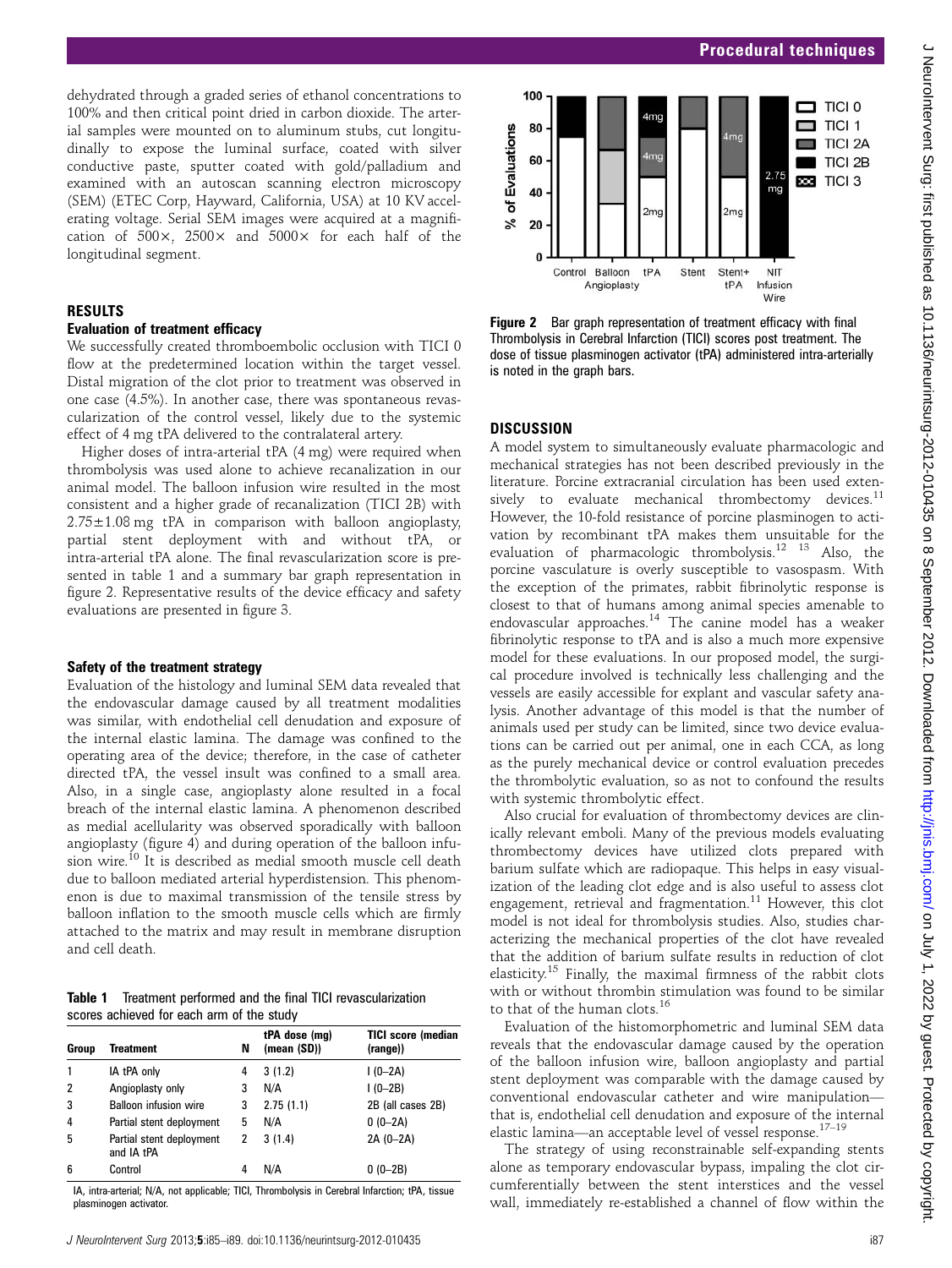

Figure 3 Representative results of device efficacy and safety evaluation. (I) Balloon angioplasty: a stable occlusion is confirmed on digital subtraction angiography (DSA) post clot injection and suture removal (arrow, A). A compliant balloon is positioned at the occlusion site (arrow, B) and balloon angioplasty is performed (arrow, C). Post treatment a final revascularization score of Thrombolysis in Cerebral Infarction (TICI) 2A is achieved (D). (II) Intra-arterial tissue plasminogen activator (tPA) when administered at the occlusion site (A, arrow) at a dose of 2 mg fails to revascularize the vessel (B, TICI 0). (III) Balloon infusion wire: a stenosis is created in the right common carotid artery (arrow, A). Post clot injection and suture removal reveals a stable occlusion (arrow, B). Post angioplasty and infusion of tPA through the balloon infusion wire (arrow, C) and a final revascularization score of TICI 2B is achieved (D). (IV, V) Partial stent deployment without/with tPA reveals post clot injection and suture removal, a stable occlusion (arrow, IV A,V A). Microcatheter is placed beyond the clot (IV B, V B) and the stent is deployed. There is transient restoration of flow with partial stent deployment alone (IV C), however on resheathing the vessel reoccluded (IV D). In (V), the vessel initially occluded after resheathing the stent (V C). However, secondary to the intra-arterial administration of 4 mg tPA, the clot lysed and a final revascularization score of TICI 2A is achieved (V D). Histology and scanning electron microscopy (I, III, IV, V: E and F; II: C and D), respectively, reveal the vascular safety of the treatment. In all cases there is denudation of the endothelium and exposure of an intact internal elastic lamina. (II C) and (IV E) reveal an intra-luminal thrombus.

occluded vessel for the duration the stent was deployed, as previously reported.20 However, shortly following resheathing of the device, the vessel reoccluded, probably due to local platelet aggregation. Also, partially unconstraining the stent, with site directed delivery of tPA, produced inferior recanalization of a median TICI 2A. Perhaps the limited recanalization resulted from tPA being carried distally due to the temporary vascular bypass providing modest systemic thrombolysis. Indeed, we observed that a dose of 4 mg delivered intra-arterially may be required to execute clot lysis in this model.



Figure 4 Histological cross section of a vessel treated with balloon angioplasty alone (hematoxylin–eosin stain). Along the luminal aspect of the media, mild medial acellularity is noted.

As with all preclinical models, this model system also has some limitations. The device evaluation is performed in a straight segment in the extracranial circulation. This does not replicate the environment experienced by these devices in the cerebral circulation where the vessels are more tortuous and histologically distinct, lacking an external elastic lamina, scant adventitia and also susceptible to significant vessel straightening as they are untethered to bone, muscle or fascia. Moreover, a larger number of experiments would need to be conducted to conclude the superiority of one treatment modality. Further, this model only represents a large vessel occlusion and does not lead to ischemic stroke where infarct volume and functional outcomes would be valuable metrics for the benefit of the treatment.

In conclusion, we have described a reliable in vivo model system to allow for a controlled evaluation of the efficacy and vascular safety of combined mechanical and pharmacological therapies.

Acknowledgements The authors are grateful to the NeuroInterventional Therapeutics team, Dr Ender Finol, Dr Michele Migliuolo, Mr Yi Yang and Mr Scott Jahrmarkt, for providing the infusion balloon and insightful collaboration.

Contributors MJG: model development, experimental design, data analysis and manuscript writing. RGN: interventional treatment, experimental design, data analysis and manuscript editing. MM: histopathology, data analysis and manuscript writing. JC: model development, data analysis and manuscript editing. AKW: model development, interventional treatment, data analysis and manuscript editing.

Funding This work was funded in part by a research grant from Neurointerventional Therapeutics, Pittsburgh, PA. Support for imaging from Philips Healthcare is gratefully acknowledged. We also acknowledge technology support from the National Center for Research Resources Award Number S10RR027897. The content is solely the responsibility of the authors and does not necessarily represent the official views of the sponsoring agencies.

Competing interests MJG has been a consultant per hour for Micrus Endovascular, Codman Neurovascular and Soteira Inc; receives research support from the National Institutes of Health, Codman Neurovascular, Concentric Medical, Neurointerventional Therapeutics, Sanofi-Aventis, Stryker Neurovascular and Thrombolytic Science Inc. RGN has been on Scientific Advisory Boards for Stryker/Concentric Medical Inc, Covidien/ ev3 Neurovascular Inc, Penumbra, CoAxia Inc, Rapid Medical, Inc, Reverse Medical and Neurointerventional Therapeutics Inc. AKW: board membership for Surpass Medical; consultancy for Johnson and Johnson, Codman Neurovascular and Stryker Neurovascular; grants/grants pending for National Institutes of Health and Philips Healthcare; payment for lectures (including service on Speakers Bureaus) for Harvard